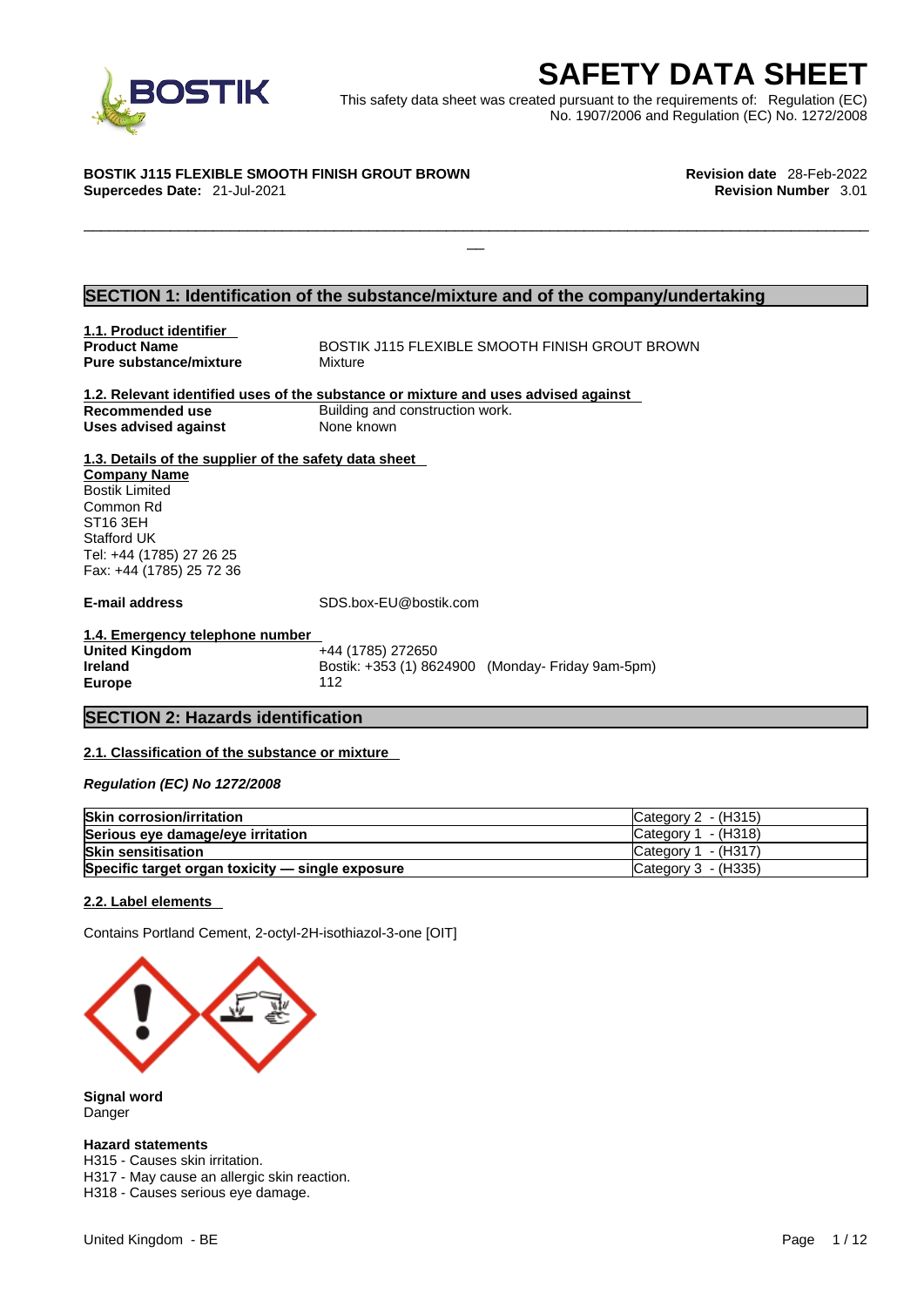\_\_\_\_\_\_\_\_\_\_\_\_\_\_\_\_\_\_\_\_\_\_\_\_\_\_\_\_\_\_\_\_\_\_\_\_\_\_\_\_\_\_\_\_\_\_\_\_\_\_\_\_\_\_\_\_\_\_\_\_\_\_\_\_\_\_\_\_\_\_\_\_\_\_\_\_\_\_\_\_\_\_\_\_\_\_\_\_\_\_\_

**Supercedes Date:** 21-Jul-2021 **Revision Number** 3.01

\_\_ **BOSTIK J115 FLEXIBLE SMOOTH FINISH GROUT BROWN Revision date** 28-Feb-2022

H335 - May cause respiratory irritation.

#### **Precautionary Statements - EU (§28, 1272/2008)**

P101 - If medical advice is needed, have product container or label at hand

P102 - Keep out of reach of children

P260 - Do not breathe dust

P271 - Use only outdoors or in a well-ventilated area

P280 - Wear protective gloves/protective clothing/eye protection/face protection

P302 + P352 - IF ON SKIN: Wash with plenty of water and soap

P305 + P351 + P338 - IF IN EYES: Rinse cautiously with water for several minutes. Remove contact lenses, if present and easy to do. Continue rinsing

P310 - Immediately call a POISON CENTER or doctor

P362 + P364 - Take off contaminated clothing and wash it before reuse

P403 + P233 - Store in a well-ventilated place. Keep container tightly closed

P405 - Store locked up

P501 - Dispose of contents/ container to an approved waste disposal plant

#### **Additional information**

Cement product for which the amount of chromium VI was decreased to  $< 0.0002$  % by a reduction agent (related to the total dry weight).

#### **2.3. Other hazards**

When cement reacts with water a strong alkaline solution is produced. Prolonged contact with wet cement or wet concrete may cause serious burns because they develop without pain being felt e.g. when kneeling in wet cement even when wearing trousers. Frequent inhalation of large quantities of cement dust over a long period of time increases the risk of developing lung disease. Product dust may be irritating to eyes, skin and respiratory system. Repeated exposure may cause skin dryness or cracking.

#### **PBT & vPvB**

This mixture contains no substance considered to be persistent, bioaccumulating or toxic (PBT). This mixture contains no substance considered to be very persistent nor very bioaccumulating (vPvB).

#### **SECTION 3: Composition/information on ingredients**

#### **3.1 Substances**

Not applicable

#### **3.2 Mixtures**

| <b>Chemical name</b>                  | <b>EC No</b> | <b>CAS No</b> | Weight-%     | <b>Classification</b><br>according to<br><b>Regulation (EC)</b><br>No. 1272/2008<br>[CLP]        | <b>Specific</b><br>concentration limit<br>(SCL) | <b>REACH</b><br>registration<br>number |
|---------------------------------------|--------------|---------------|--------------|--------------------------------------------------------------------------------------------------|-------------------------------------------------|----------------------------------------|
| Quartz                                | 238-878-4    | 14808-60-7    | $40 - 80$    | $\lambda$                                                                                        |                                                 | $[4]$                                  |
| <b>Portland Cement</b>                | 266-043-4    | 65997-15-1    | $40 - 80$    | STOT SE 3<br>(H335)<br>Skin Irrit. 2<br>(H315)<br>Eye Dam. 1<br>(H318)<br>Skin Sens. 1<br>(H317) |                                                 | [5]                                    |
| 2-octyl-2H-isothiazol-3-o<br>ne [OIT] | 247-761-7    | 26530-20-1    | $0.01 - 0.1$ | Acute Tox. 3<br>(H301)<br>Acute Tox. 3<br>(H311)                                                 | ٨                                               |                                        |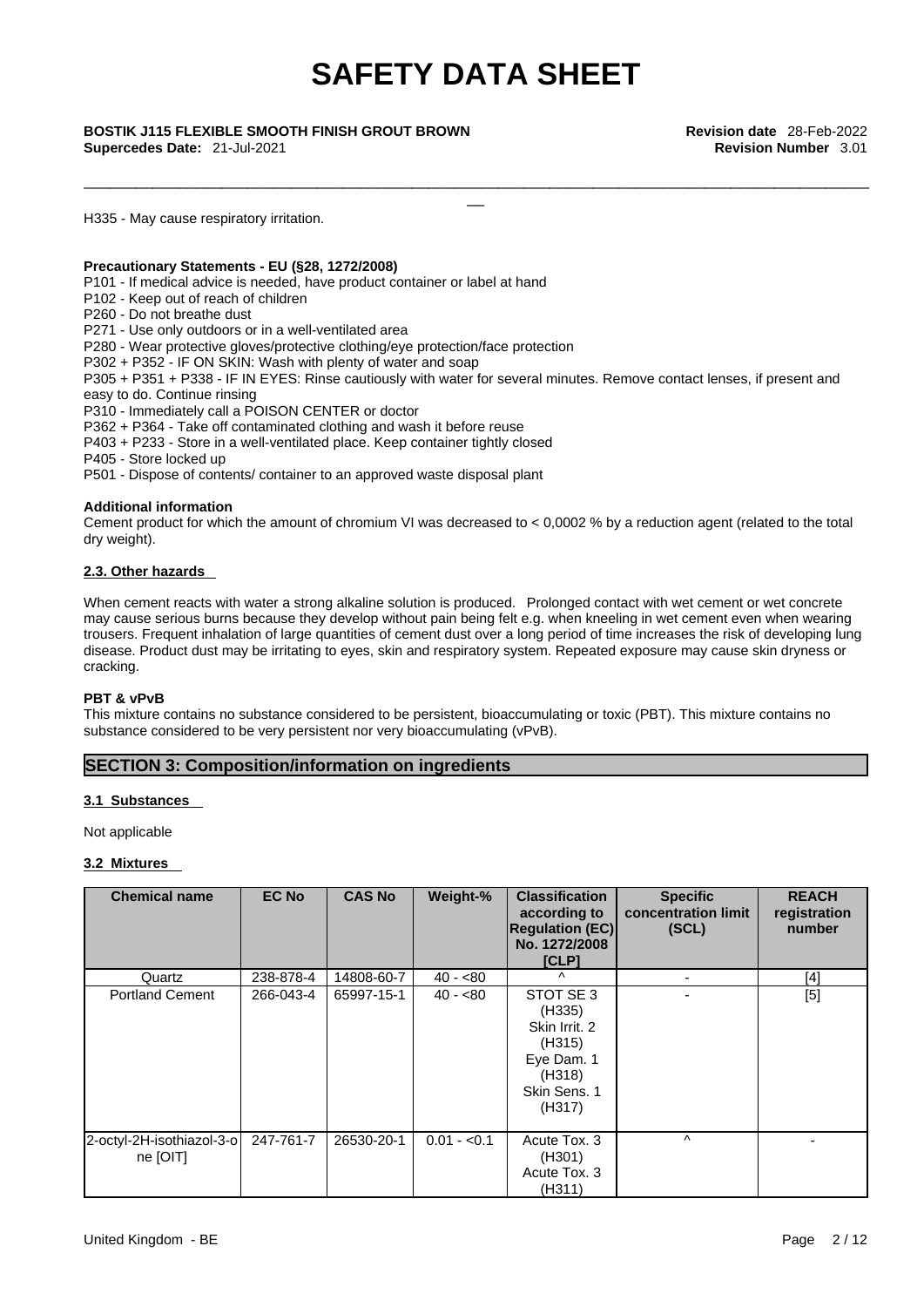\_\_\_\_\_\_\_\_\_\_\_\_\_\_\_\_\_\_\_\_\_\_\_\_\_\_\_\_\_\_\_\_\_\_\_\_\_\_\_\_\_\_\_\_\_\_\_\_\_\_\_\_\_\_\_\_\_\_\_\_\_\_\_\_\_\_\_\_\_\_\_\_\_\_\_\_\_\_\_\_\_\_\_\_\_\_\_\_\_\_\_

## **Supercedes Date:** 21-Jul-2021 **Revision Number** 3.01



NOTE [4] - This substance is exempted from registration according to the provisions of Article 2(7)(a) and Annex IV of REACH NOTE [5] - This substance is exempted from registration according to the provisions of Article 2(7)(a) and Annex V of REACH

#### **Full text of H- and EUH-phrases: see section 16**

Note: ^ indicates not classified, however, the substance is listed in section 3 as it has an OEL

This product does not contain candidate substances of very high concern at a concentration >=0.1% (Regulation (EC) No. 1907/2006 (REACH), Article 59)

| <b>SECTION 4: First aid measures</b>   |                                                                                                                                                                                                                                                                                                                                                                                                                                                      |
|----------------------------------------|------------------------------------------------------------------------------------------------------------------------------------------------------------------------------------------------------------------------------------------------------------------------------------------------------------------------------------------------------------------------------------------------------------------------------------------------------|
| 4.1. Description of first aid measures |                                                                                                                                                                                                                                                                                                                                                                                                                                                      |
| <b>General advice</b>                  | If medical advice is needed, have product container or label at hand.                                                                                                                                                                                                                                                                                                                                                                                |
| <b>Inhalation</b>                      | Remove to fresh air. Get medical attention immediately if symptoms occur. IF exposed<br>or concerned: Get medical advice/attention.                                                                                                                                                                                                                                                                                                                  |
| Eye contact                            | Do not rub affected area. Immediately flush with plenty of water. After initial flushing,<br>remove any contact lenses and continue flushing for at least 15 minutes. Consult an<br>ophthalmologist.                                                                                                                                                                                                                                                 |
| <b>Skin contact</b>                    | Brush off loose particles from skin. Remove material from skin immediately. Take off<br>contaminated clothing and wash it before reuse. In the case of skin irritation or allergic<br>reactions see a doctor.                                                                                                                                                                                                                                        |
| Ingestion                              | Rinse mouth. Never give anything by mouth to an unconscious person. Do NOT induce<br>vomiting. Call a doctor.                                                                                                                                                                                                                                                                                                                                        |
| Self-protection of the first aider     | Avoid contact with skin, eyes or clothing. Wear personal protective clothing (see section<br>8).                                                                                                                                                                                                                                                                                                                                                     |
|                                        | 4.2. Most important symptoms and effects, both acute and delayed                                                                                                                                                                                                                                                                                                                                                                                     |
| <b>Symptoms</b>                        | Burning sensation. Itching. Rashes. Hives. Causes serious eye damage. Irritating to<br>skin. Inhalation of dust in high concentration may cause irritation of respiratory system.<br>When cement reacts with water a strong alkaline solution is produced. Prolonged<br>contact with wet cement or wet concrete may cause serious burns because they develop<br>without pain being felt e.g. when kneeling in wet cement even when wearing trousers. |
|                                        | 4.3. Indication of any immediate medical attention and special treatment needed                                                                                                                                                                                                                                                                                                                                                                      |
| <b>Note to doctors</b>                 | May cause sensitisation in susceptible persons. Treat symptomatically.                                                                                                                                                                                                                                                                                                                                                                               |
| United Kingdom - BE                    | Page 3/12                                                                                                                                                                                                                                                                                                                                                                                                                                            |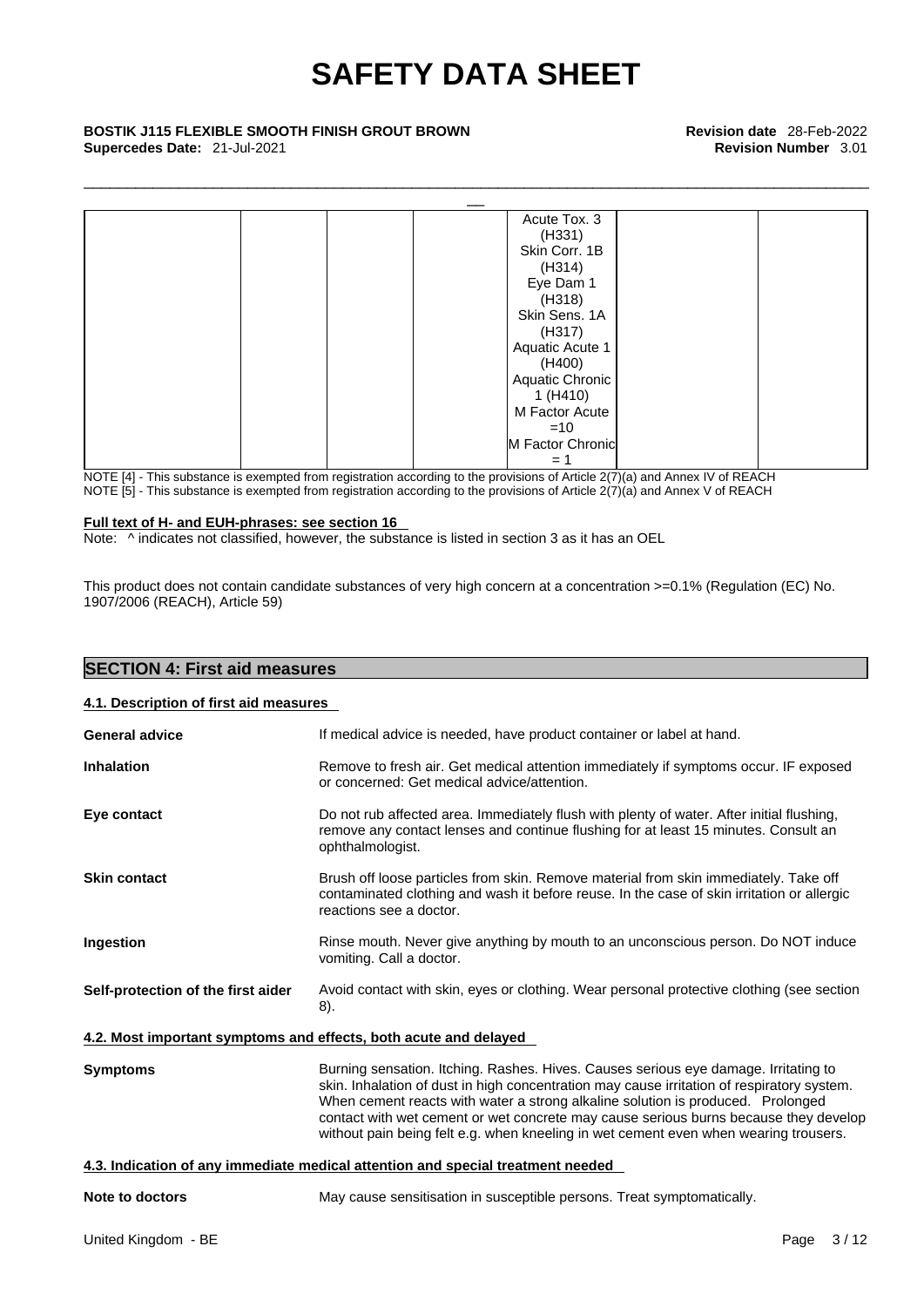\_\_\_\_\_\_\_\_\_\_\_\_\_\_\_\_\_\_\_\_\_\_\_\_\_\_\_\_\_\_\_\_\_\_\_\_\_\_\_\_\_\_\_\_\_\_\_\_\_\_\_\_\_\_\_\_\_\_\_\_\_\_\_\_\_\_\_\_\_\_\_\_\_\_\_\_\_\_\_\_\_\_\_\_\_\_\_\_\_\_\_

\_\_ **BOSTIK J115 FLEXIBLE SMOOTH FINISH GROUT BROWN Revision date** 28-Feb-2022 **Supercedes Date:** 21-Jul-2021 **Revision Number** 3.01

| <b>SECTION 5: Firefighting measures</b>                                       |                                                                                                                                                                                                                                                              |  |  |  |  |
|-------------------------------------------------------------------------------|--------------------------------------------------------------------------------------------------------------------------------------------------------------------------------------------------------------------------------------------------------------|--|--|--|--|
| 5.1. Extinguishing media                                                      |                                                                                                                                                                                                                                                              |  |  |  |  |
| <b>Suitable Extinguishing Media</b>                                           | Use extinguishing measures that are appropriate to local circumstances and the<br>surrounding environment.                                                                                                                                                   |  |  |  |  |
| Unsuitable extinguishing media                                                | Full water jet. Do not scatter spilled material with high pressure water streams.                                                                                                                                                                            |  |  |  |  |
| 5.2. Special hazards arising from the substance or mixture                    |                                                                                                                                                                                                                                                              |  |  |  |  |
| Specific hazards arising from the<br>chemical                                 | Product is or contains a sensitiser. May cause sensitisation by skin contact.                                                                                                                                                                                |  |  |  |  |
| <b>Hazardous combustion products</b>                                          | Silicon dioxide.                                                                                                                                                                                                                                             |  |  |  |  |
| 5.3. Advice for firefighters                                                  |                                                                                                                                                                                                                                                              |  |  |  |  |
| Special protective equipment and<br>precautions for fire-fighters             | Firefighters should wear self-contained breathing apparatus and full firefighting turnout<br>gear. Use personal protection equipment.                                                                                                                        |  |  |  |  |
| <b>SECTION 6: Accidental release measures</b>                                 |                                                                                                                                                                                                                                                              |  |  |  |  |
|                                                                               | 6.1. Personal precautions, protective equipment and emergency procedures                                                                                                                                                                                     |  |  |  |  |
| <b>Personal precautions</b>                                                   | Avoid generation of dust. Do not get in eyes, on skin, or on clothing. Use personal<br>protective equipment as required.                                                                                                                                     |  |  |  |  |
| <b>Other information</b>                                                      | Refer to protective measures listed in Sections 7 and 8.                                                                                                                                                                                                     |  |  |  |  |
| For emergency responders<br>Use personal protection recommended in Section 8. |                                                                                                                                                                                                                                                              |  |  |  |  |
| 6.2. Environmental precautions                                                |                                                                                                                                                                                                                                                              |  |  |  |  |
| <b>Environmental precautions</b>                                              | Prevent product from entering drains. Do not allow to enter into soil/subsoil.                                                                                                                                                                               |  |  |  |  |
| 6.3. Methods and material for containment and cleaning up                     |                                                                                                                                                                                                                                                              |  |  |  |  |
| <b>Methods for containment</b>                                                | Cover powder spill with plastic sheet or tarp to minimise spreading and keep powder dry.<br>Prevent dust cloud.                                                                                                                                              |  |  |  |  |
| Methods for cleaning up                                                       | Do not dry sweep dust. Wet dust with water before sweeping or use a vacuum to collect<br>dust. Use appropriate personal protective equipment (PPE). Carefully shovel or sweep<br>up spilled material and place in suitable container. Avoid generating dust. |  |  |  |  |
| Prevention of secondary hazards                                               | Clean contaminated objects and areas thoroughly observing environmental regulations.                                                                                                                                                                         |  |  |  |  |
| 6.4. Reference to other sections                                              |                                                                                                                                                                                                                                                              |  |  |  |  |
| <b>Reference to other sections</b>                                            | See section 8 for more information. See section 13 for more information.                                                                                                                                                                                     |  |  |  |  |
| <b>SECTION 7: Handling and storage</b>                                        |                                                                                                                                                                                                                                                              |  |  |  |  |

## **7.1. Precautions for safe handling**

**Advice on safe handling** Ensure adequate ventilation. Avoid generation of dust. Avoid contact with skin, eyes or clothing. Use personal protection equipment. Take off contaminated clothing and wash it before reuse.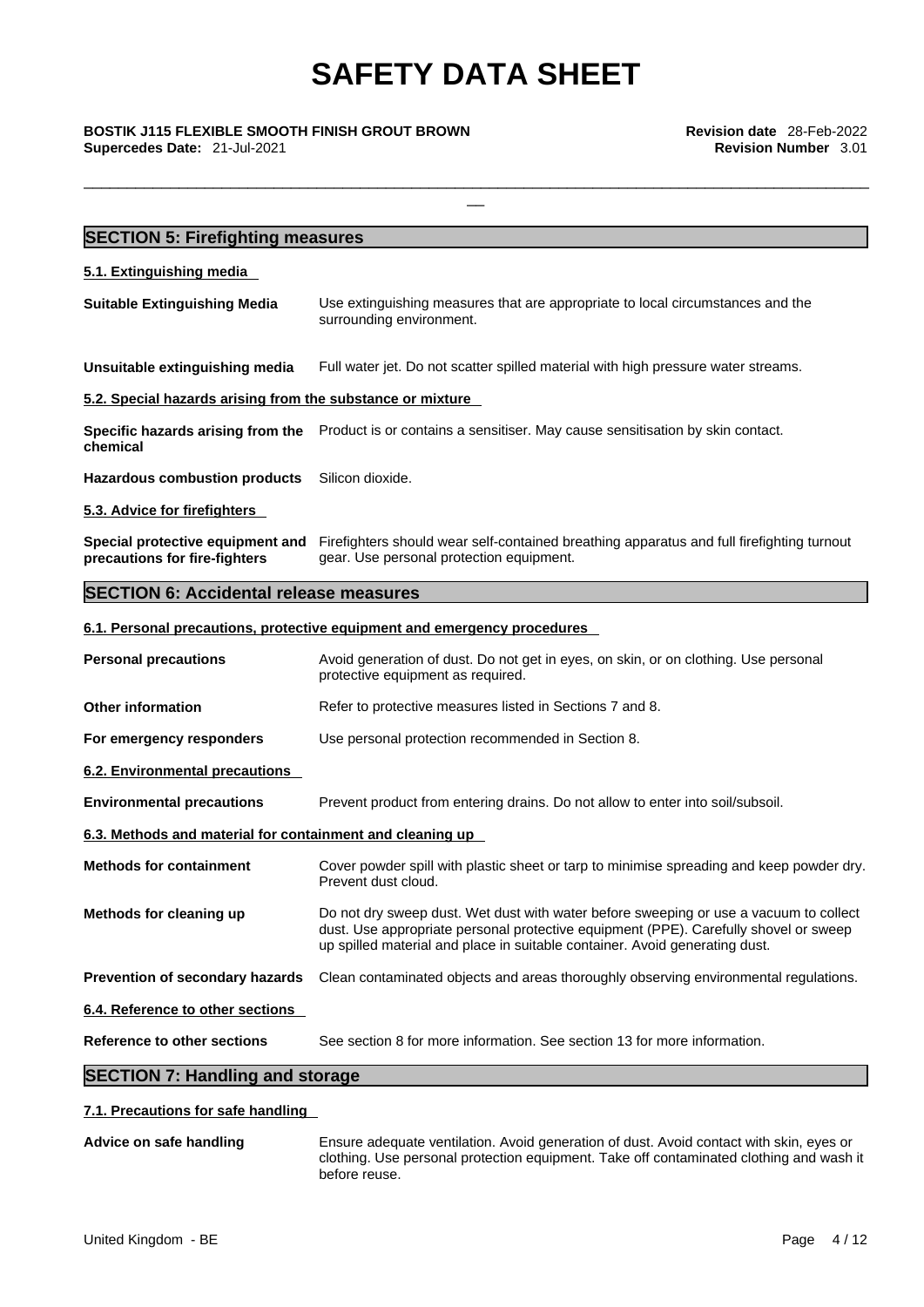\_\_\_\_\_\_\_\_\_\_\_\_\_\_\_\_\_\_\_\_\_\_\_\_\_\_\_\_\_\_\_\_\_\_\_\_\_\_\_\_\_\_\_\_\_\_\_\_\_\_\_\_\_\_\_\_\_\_\_\_\_\_\_\_\_\_\_\_\_\_\_\_\_\_\_\_\_\_\_\_\_\_\_\_\_\_\_\_\_\_\_

# \_\_ **BOSTIK J115 FLEXIBLE SMOOTH FINISH GROUT BROWN Revision date** 28-Feb-2022

**Supercedes Date:** 21-Jul-2021 **Revision Number** 3.01

| <b>General hygiene considerations</b>                             | Avoid contact with skin, eyes or clothing. Wear suitable gloves and eye/face protection.<br>Do not eat, drink or smoke when using this product.                                                                                                     |
|-------------------------------------------------------------------|-----------------------------------------------------------------------------------------------------------------------------------------------------------------------------------------------------------------------------------------------------|
| 7.2. Conditions for safe storage, including any incompatibilities |                                                                                                                                                                                                                                                     |
| <b>Storage Conditions</b>                                         | Keep containers tightly closed in a dry, cool and well-ventilated place. Store locked up.<br>Keep out of the reach of children. Keep the packing dry and well sealed to prevent<br>contamination and absorption of humidity. Protect from moisture. |
| 7.3. Specific end use(s)                                          |                                                                                                                                                                                                                                                     |
| Specific use(s)<br>Building and construction work.                |                                                                                                                                                                                                                                                     |
|                                                                   | Risk Management Methods (RMM) The information required is contained in this Safety Data Sheet.                                                                                                                                                      |
| <b>Other information</b>                                          | Observe technical data sheet.                                                                                                                                                                                                                       |
|                                                                   |                                                                                                                                                                                                                                                     |

## **SECTION 8: Exposure controls/personal protection**

### **8.1. Control parameters**

#### **Exposure Limits**

| <b>Chemical name</b>                 | <b>European Union</b>     | <b>United Kingdom</b>                                                                                          |
|--------------------------------------|---------------------------|----------------------------------------------------------------------------------------------------------------|
| Quartz<br>14808-60-7                 | TWA: $0.1 \text{ mg/m}^3$ | TWA: $0.1 \text{ mg/m}^3$                                                                                      |
| <b>Portland Cement</b><br>65997-15-1 |                           | TWA: $10 \text{ mg/m}^3$<br>TWA: 4 mg/m <sup>3</sup><br>STEL: $30 \text{ mg/m}^3$<br>STEL: $12 \text{ mg/m}^3$ |
| Dust<br>RR-12364-8                   | -                         | TWA: $10 \text{ mg/m}^3$<br>TWA: $4 \text{ mg/m}^3$<br>STEL: $30 \text{ mg/m}^3$<br>STEL: $12 \text{ ma/m}^3$  |

**Derived No Effect Level (DNEL)** No information available

| <b>Predicted No Effect Concentration</b> No information available. |  |
|--------------------------------------------------------------------|--|
| (PNEC)                                                             |  |

| 8.2. Exposure controls        |                                                                                                                                                                                                                                                                                                                                                                                                                                                                                |
|-------------------------------|--------------------------------------------------------------------------------------------------------------------------------------------------------------------------------------------------------------------------------------------------------------------------------------------------------------------------------------------------------------------------------------------------------------------------------------------------------------------------------|
| <b>Engineering controls</b>   | Ensure adequate ventilation, especially in confined areas. Vapours/aerosols must be<br>exhausted directly at the point of origin.                                                                                                                                                                                                                                                                                                                                              |
| Personal protective equipment |                                                                                                                                                                                                                                                                                                                                                                                                                                                                                |
| <b>Eye/face protection</b>    | Wear safety glasses with side shields (or goggles). Use eye protection according to EN<br>166, designed to protect against powders and dusts.                                                                                                                                                                                                                                                                                                                                  |
| <b>Hand protection</b>        | Wear protective gloves. Gloves must conform to standard EN 374. Ensure that the<br>breakthrough time of the glove material is not exceeded. Refer to glove supplier for<br>information on breakthrough time for specific gloves. For operations where prolonged or<br>repeated skin contact may occur, impervious gloves should be worn. Gloves made of<br>plastic or rubber. Gloves should be replaced regularly and if there is any sign of damage<br>to the glove material. |
| Skin and body protection      | Avoid contact with skin, eyes or clothing. Wear appropriate personal protective clothing<br>to prevent skin contact.                                                                                                                                                                                                                                                                                                                                                           |
| <b>Respiratory protection</b> | No protective equipment is needed under normal use conditions. If exposure limits are<br>exceeded or irritation is experienced, ventilation and evacuation may be required. Avoid<br>generation of dust. Possible nuisance dust.                                                                                                                                                                                                                                               |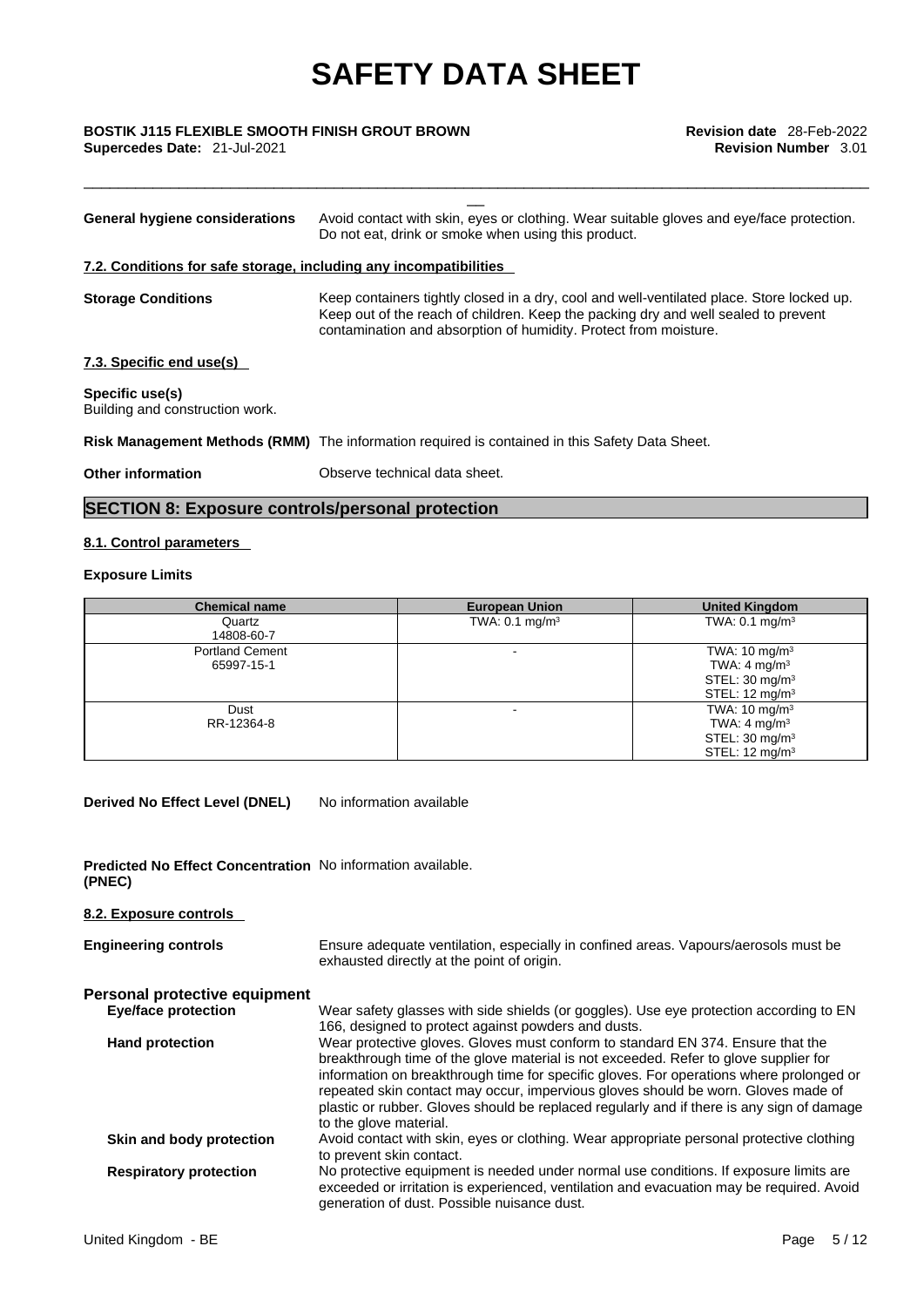# \_\_ **BOSTIK J115 FLEXIBLE SMOOTH FINISH GROUT BROWN Revision date** 28-Feb-2022

**Recommended filter type:** with filter for particulates. Wear a respirator conforming to EN 140 with Type P2/P3 filter or better.

\_\_\_\_\_\_\_\_\_\_\_\_\_\_\_\_\_\_\_\_\_\_\_\_\_\_\_\_\_\_\_\_\_\_\_\_\_\_\_\_\_\_\_\_\_\_\_\_\_\_\_\_\_\_\_\_\_\_\_\_\_\_\_\_\_\_\_\_\_\_\_\_\_\_\_\_\_\_\_\_\_\_\_\_\_\_\_\_\_\_\_

**Environmental exposure controls** No information available.

### **SECTION 9: Physical and chemical properties**

#### **9.1. Information on basic physical and chemical properties**

| <b>Physical state</b><br>Appearance<br>Colour<br>Odour<br><b>Odour threshold</b> | Solid<br>Powder<br><b>Brown</b><br>No information available<br>No information available |                  |
|----------------------------------------------------------------------------------|-----------------------------------------------------------------------------------------|------------------|
| <b>Property</b>                                                                  | <b>Values</b>                                                                           | Remarks • Method |
| рH                                                                               | No data available                                                                       |                  |
| pH (as aqueous solution)                                                         | > 11                                                                                    | solution (77 %)  |
| Melting point / freezing point                                                   | Not applicable .<br>°C                                                                  |                  |
| Initial boiling point and boiling                                                | Not applicable<br>°C<br>$\mathbf{r}$                                                    |                  |
| range                                                                            |                                                                                         |                  |
| <b>Flash point</b>                                                               | ீ<br>Not applicable .                                                                   |                  |
| <b>Evaporation rate</b>                                                          | Not applicable.                                                                         |                  |
| <b>Flammability</b>                                                              | No data available                                                                       |                  |
| <b>Flammability Limit in Air</b>                                                 |                                                                                         |                  |
| Upper flammability or explosive No data available<br>limits                      |                                                                                         |                  |
| Lower flammability or explosive No data available<br>limits                      |                                                                                         |                  |
| Vapour pressure                                                                  | No data available                                                                       |                  |
| <b>Relative vapour density</b>                                                   | No data available                                                                       |                  |
| <b>Relative density</b>                                                          | No data available                                                                       |                  |
| <b>Water solubility</b>                                                          | Cement based products react and                                                         |                  |
|                                                                                  | solidify in contact with water                                                          |                  |
| Solubility(ies)                                                                  | No data available                                                                       |                  |
| <b>Partition coefficient</b>                                                     | No data available                                                                       |                  |
| <b>Autoignition temperature</b>                                                  | No data available                                                                       |                  |
| <b>Decomposition temperature</b>                                                 | No data available                                                                       |                  |
| <b>Kinematic viscosity</b>                                                       | Not applicable .                                                                        |                  |
| <b>Dynamic viscosity</b>                                                         | Not applicable.                                                                         |                  |
| <b>Explosive properties</b>                                                      | No data available                                                                       |                  |
| <b>Oxidising properties</b>                                                      | No data available                                                                       |                  |
| 9.2. Other information                                                           |                                                                                         |                  |
| Solid content (%)                                                                | 100                                                                                     |                  |
| <b>Softening Point</b>                                                           | Not relevant                                                                            |                  |
| <b>VOC Content (%)</b>                                                           |                                                                                         |                  |
| <b>Liquid Density</b>                                                            | 1.8 $g/ml$                                                                              |                  |
| <b>Bulk density</b>                                                              | 1.3<br>50-700 µm                                                                        |                  |

### **SECTION 10: Stability and reactivity**

#### **10.1. Reactivity**

**Reactivity Product cures with moisture.** 

#### **10.2. Chemical stability**

**Stability** Keep away from Incompatible materials. Stable under recommended storage conditions.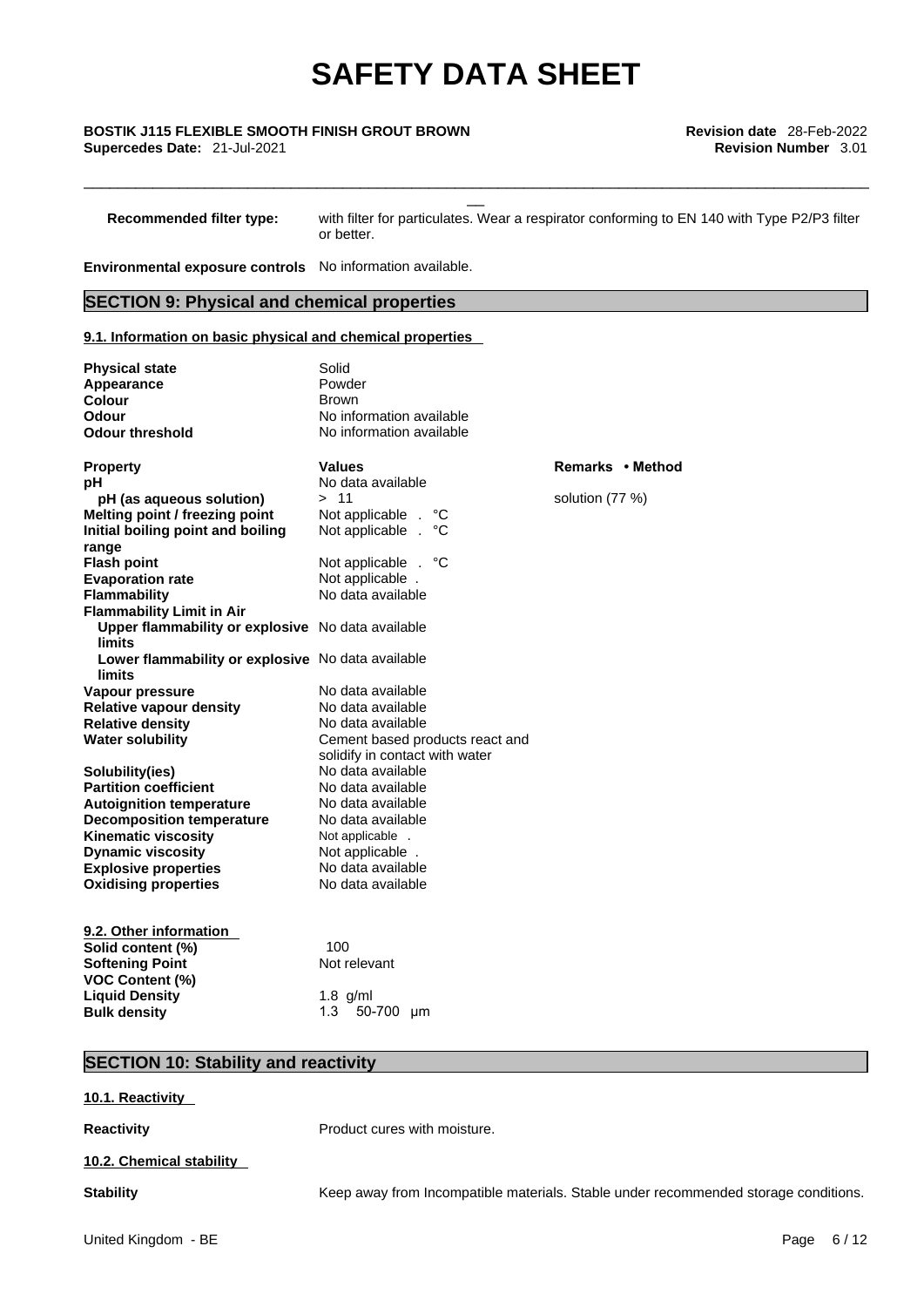\_\_\_\_\_\_\_\_\_\_\_\_\_\_\_\_\_\_\_\_\_\_\_\_\_\_\_\_\_\_\_\_\_\_\_\_\_\_\_\_\_\_\_\_\_\_\_\_\_\_\_\_\_\_\_\_\_\_\_\_\_\_\_\_\_\_\_\_\_\_\_\_\_\_\_\_\_\_\_\_\_\_\_\_\_\_\_\_\_\_\_

\_\_ **BOSTIK J115 FLEXIBLE SMOOTH FINISH GROUT BROWN Revision date** 28-Feb-2022 **Supercedes Date:** 21-Jul-2021 **Revision Number** 3.01

| <b>Explosion data</b>                                            |                                                                                                                                                                                                                                                           |
|------------------------------------------------------------------|-----------------------------------------------------------------------------------------------------------------------------------------------------------------------------------------------------------------------------------------------------------|
| Sensitivity to mechanical                                        | None.                                                                                                                                                                                                                                                     |
| impact<br>Sensitivity to static discharge                        | None.                                                                                                                                                                                                                                                     |
| 10.3. Possibility of hazardous reactions                         |                                                                                                                                                                                                                                                           |
| Possibility of hazardous reactions None under normal processing. |                                                                                                                                                                                                                                                           |
| 10.4. Conditions to avoid                                        |                                                                                                                                                                                                                                                           |
| <b>Conditions to avoid</b>                                       | Product cures with moisture. Protect from moisture.                                                                                                                                                                                                       |
| 10.5. Incompatible materials                                     |                                                                                                                                                                                                                                                           |
| Incompatible materials                                           | Strong acids. Strong bases. Strong oxidising agents. Acids. Aluminium.                                                                                                                                                                                    |
| 10.6. Hazardous decomposition products                           |                                                                                                                                                                                                                                                           |
| <b>Hazardous decomposition</b><br>products                       | None under normal use conditions. Stable under recommended storage conditions.                                                                                                                                                                            |
| <b>SECTION 11: Toxicological information</b>                     |                                                                                                                                                                                                                                                           |
| 11.1. Information on toxicological effects                       |                                                                                                                                                                                                                                                           |
| Information on likely routes of exposure                         |                                                                                                                                                                                                                                                           |
| <b>Product Information</b>                                       |                                                                                                                                                                                                                                                           |
| <b>Inhalation</b>                                                | Specific test data for the substance or mixture is not available. May cause irritation of<br>respiratory tract.                                                                                                                                           |
| Eye contact                                                      | Specific test data for the substance or mixture is not available. Causes serious eye<br>damage. May cause irreversible damage to eyes.                                                                                                                    |
| <b>Skin contact</b>                                              | Specific test data for the substance or mixture is not available. May cause sensitisation<br>by skin contact. Repeated or prolonged skin contact may cause allergic reactions with<br>susceptible persons. (based on components). Causes skin irritation. |
| Ingestion                                                        | Specific test data for the substance or mixture is not available. Ingestion may cause<br>gastrointestinal irritation, nausea, vomiting and diarrhoea.                                                                                                     |
|                                                                  | Symptoms related to the physical, chemical and toxicological characteristics                                                                                                                                                                              |
| <b>Symptoms</b>                                                  | Redness. Burning. May cause blindness. Itching. Rashes. Hives. May cause redness<br>and tearing of the eyes.                                                                                                                                              |
| <b>Numerical measures of toxicity</b>                            |                                                                                                                                                                                                                                                           |
|                                                                  |                                                                                                                                                                                                                                                           |

### **Acute toxicity**

#### **Component Information**

| Chemical name | Oral LD50               | Dermal LD50 | <b>Inhalation LC50</b> |
|---------------|-------------------------|-------------|------------------------|
| Quartz        | (Rattus)<br>2000 mg/kg> |             |                        |
| 14808-60-7    |                         |             |                        |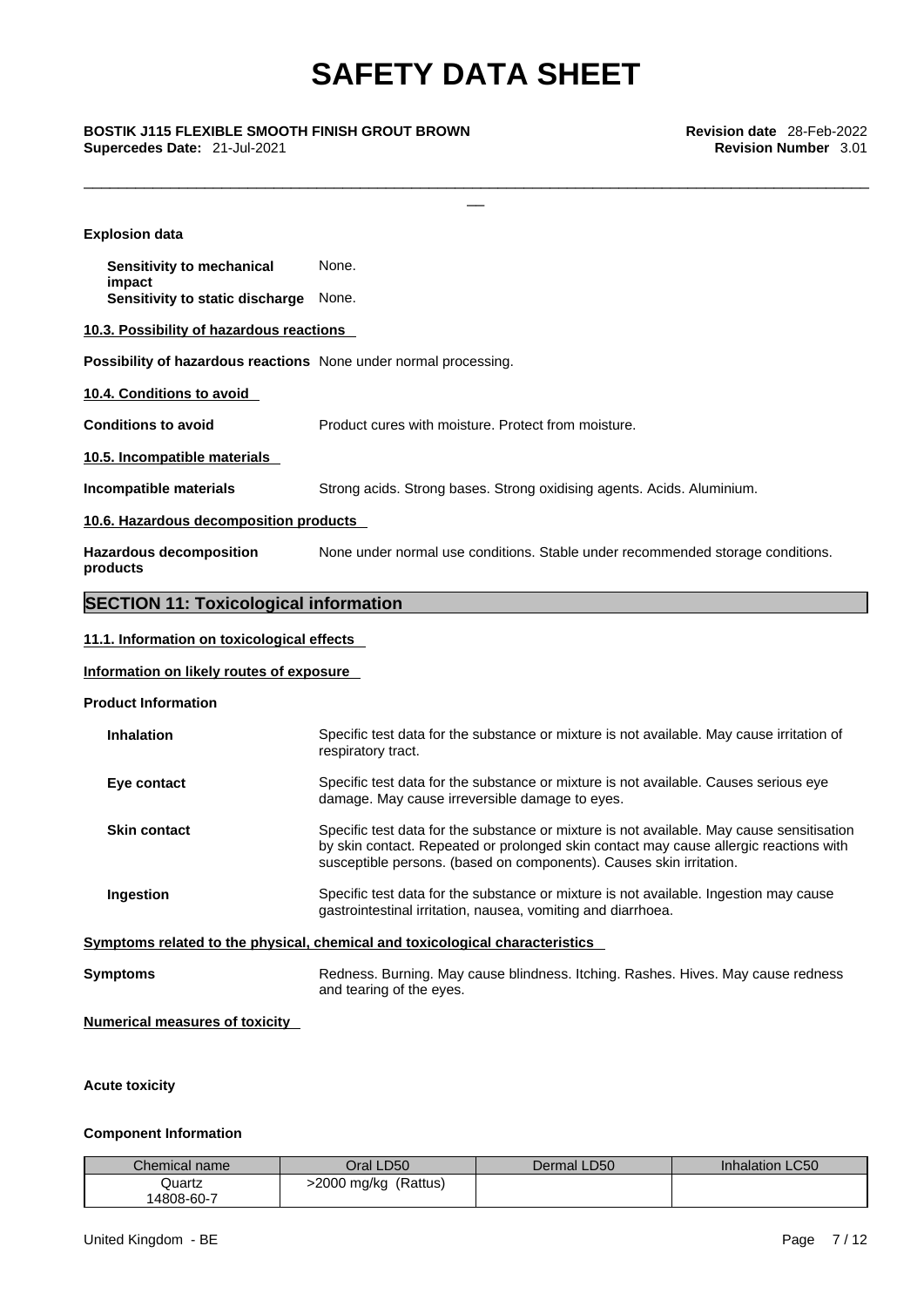| <b>Portland Cement</b>      | LD50 $>$ 2000 mg/Kg (Rattus)  | LD50 >2000 mg/Kg           |  |  |  |  |
|-----------------------------|-------------------------------|----------------------------|--|--|--|--|
| 65997-15-1                  |                               |                            |  |  |  |  |
| 2-octyl-2H-isothiazol-3-one | $=125 \text{ mg/kg}$ (Rattus) | $= 690$ mg/kg (Oryctolagus |  |  |  |  |
| <b>IOITI</b>                |                               | cuniculus)                 |  |  |  |  |
| 26530-20-1                  |                               |                            |  |  |  |  |

#### **Delayed and immediate effects as well as chronic effects from short and long-term exposure**

**Skin corrosion/irritation** Classification based on data available for ingredients. Irritating to skin.

\_\_\_\_\_\_\_\_\_\_\_\_\_\_\_\_\_\_\_\_\_\_\_\_\_\_\_\_\_\_\_\_\_\_\_\_\_\_\_\_\_\_\_\_\_\_\_\_\_\_\_\_\_\_\_\_\_\_\_\_\_\_\_\_\_\_\_\_\_\_\_\_\_\_\_\_\_\_\_\_\_\_\_\_\_\_\_\_\_\_\_

2-octyl-2H-isothiazol-3-one [OIT] (26530-20-1)

| Method                     | Species | lExposure route | Effective dose | <b>Exposure time</b> | <b>IResults</b>   |
|----------------------------|---------|-----------------|----------------|----------------------|-------------------|
| <b>IOECD Test No. 404:</b> | Rabbit  | Dermal          |                |                      | <b>ICorrosive</b> |
| Acute Dermal               |         |                 |                |                      |                   |
| Irritation/Corrosion       |         |                 |                |                      |                   |

**Serious eye damage/eye irritation** Classification based on data available for ingredients. Causes burns. Risk of serious damage to eyes.

**Respiratory or skin sensitisation** May cause sensitisation by skin contact.

2-octyl-2H-isothiazol-3-one [OIT] (26530-20-1)

| Method                                                              | Species                                                           | Exposure route                                                    | Results     |
|---------------------------------------------------------------------|-------------------------------------------------------------------|-------------------------------------------------------------------|-------------|
| OECD Test No. 429: Skin<br>Sensitisation: Local Lymph Node<br>Assay | Mouse                                                             |                                                                   | sensitising |
| <b>Germ cell mutagenicity</b>                                       |                                                                   | Based on available data, the classification criteria are not met. |             |
| Carcinogenicity                                                     | Based on available data, the classification criteria are not met. |                                                                   |             |
| <b>Reproductive toxicity</b>                                        |                                                                   | Based on available data, the classification criteria are not met. |             |
| <b>STOT - single exposure</b>                                       | May cause respiratory irritation.                                 |                                                                   |             |
| <b>STOT</b> - repeated exposure                                     |                                                                   | Based on available data, the classification criteria are not met. |             |
| <b>Aspiration hazard</b>                                            |                                                                   | Based on available data, the classification criteria are not met. |             |
| 11.2. Information on other hazards                                  |                                                                   |                                                                   |             |
| 11.2.1. Endocrine disrupting properties                             |                                                                   |                                                                   |             |
| <b>Endocrine disrupting properties</b>                              | No information available.                                         |                                                                   |             |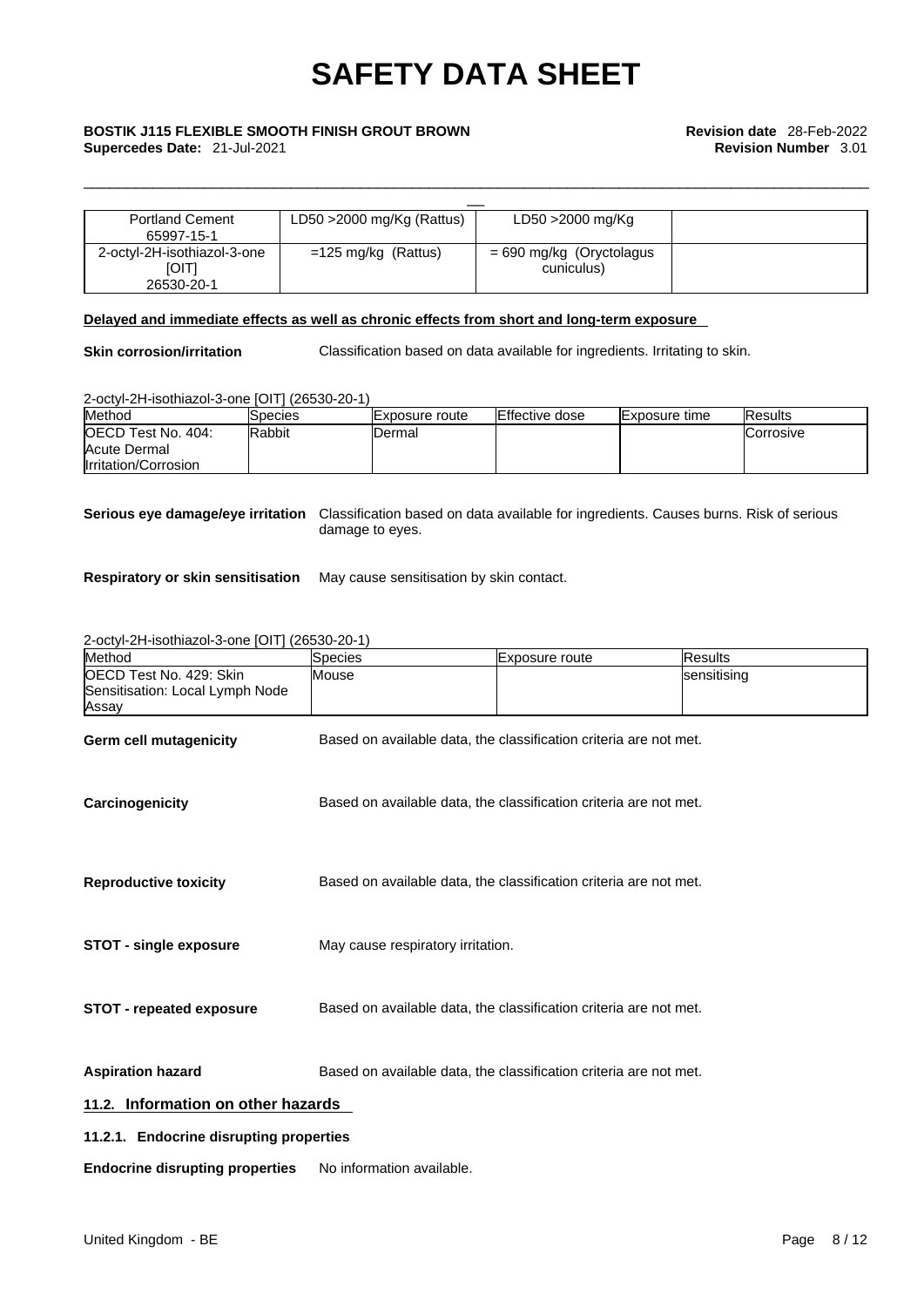\_\_\_\_\_\_\_\_\_\_\_\_\_\_\_\_\_\_\_\_\_\_\_\_\_\_\_\_\_\_\_\_\_\_\_\_\_\_\_\_\_\_\_\_\_\_\_\_\_\_\_\_\_\_\_\_\_\_\_\_\_\_\_\_\_\_\_\_\_\_\_\_\_\_\_\_\_\_\_\_\_\_\_\_\_\_\_\_\_\_\_

# \_\_ **BOSTIK J115 FLEXIBLE SMOOTH FINISH GROUT BROWN Revision date** 28-Feb-2022 **Supercedes Date:** 21-Jul-2021 **Revision Number** 3.01

#### **11.2.2. Other information**

**Other adverse effects** No information available.

#### **SECTION 12: Ecological information**

#### **12.1. Toxicity**

#### **Ecotoxicity**

| Chemical name                                       | Algae/aquatic<br>plants                                             | Fish                                                                                          | Toxicity to<br>  microorganisms | Crustacea                                | M-Factor | M-Factor<br>(long-term) |
|-----------------------------------------------------|---------------------------------------------------------------------|-----------------------------------------------------------------------------------------------|---------------------------------|------------------------------------------|----------|-------------------------|
| 2-octyl-2H-isothiazol-3-<br>one [OIT]<br>26530-20-1 | $EC50(72h) =$<br>$0.084 \text{ ma/L}$<br>subspicatus)<br>(OECD 201) | $LC50 (96h) =$<br>$0.036$ mg/L<br>(Scenedesmus   (Oncorhynchus  <br>  mykiss) (OECD  <br>203) |                                 | EC50 (48h)<br>$=0.42$ mg/L<br>(OECD 202) | 10       |                         |

#### **12.2. Persistence and degradability**

**Persistence and degradability** No information available.

| <b>Component Information</b>                   |                      |                     |                       |  |
|------------------------------------------------|----------------------|---------------------|-----------------------|--|
| 2-octyl-2H-isothiazol-3-one [OIT] (26530-20-1) |                      |                     |                       |  |
| <b>Method</b>                                  | <b>Exposure time</b> | <b>Value</b>        | <b>Results</b>        |  |
| OECD Test No. 309: Aerobic                     |                      | Half-life 0.6-1.4 d | Readily biodegradable |  |
| Mineralization in Surface Water -              |                      |                     |                       |  |
| Simulation Biodegradation Test                 |                      |                     |                       |  |

#### **12.3. Bioaccumulative potential**

**Bioaccumulation** There is no data for this product.

#### **Component Information**

| Chemical name                     | Partition coefficient | Bioconcentration factor (BCF) |
|-----------------------------------|-----------------------|-------------------------------|
| Quartz                            |                       |                               |
| 14808-60-7                        |                       |                               |
| 2-octyl-2H-isothiazol-3-one [OIT] | 2.92                  |                               |
| 26530-20-1                        |                       |                               |

#### **12.4. Mobility in soil**

**Mobility in soil** No information available.

#### **12.5. Results of PBT and vPvB assessment**

**PBT and vPvB assessment** The product does not contain any substance(s) classified as PBT or vPvB.

| Chemical name                     | PBT and vPvB assessment             |
|-----------------------------------|-------------------------------------|
| 2-octyl-2H-isothiazol-3-one [OIT] | The substance is not PBT.<br>/ vPvB |
| 26530-20-1                        |                                     |

#### **12.6. Other adverse effects**

**Other adverse effects** No information available.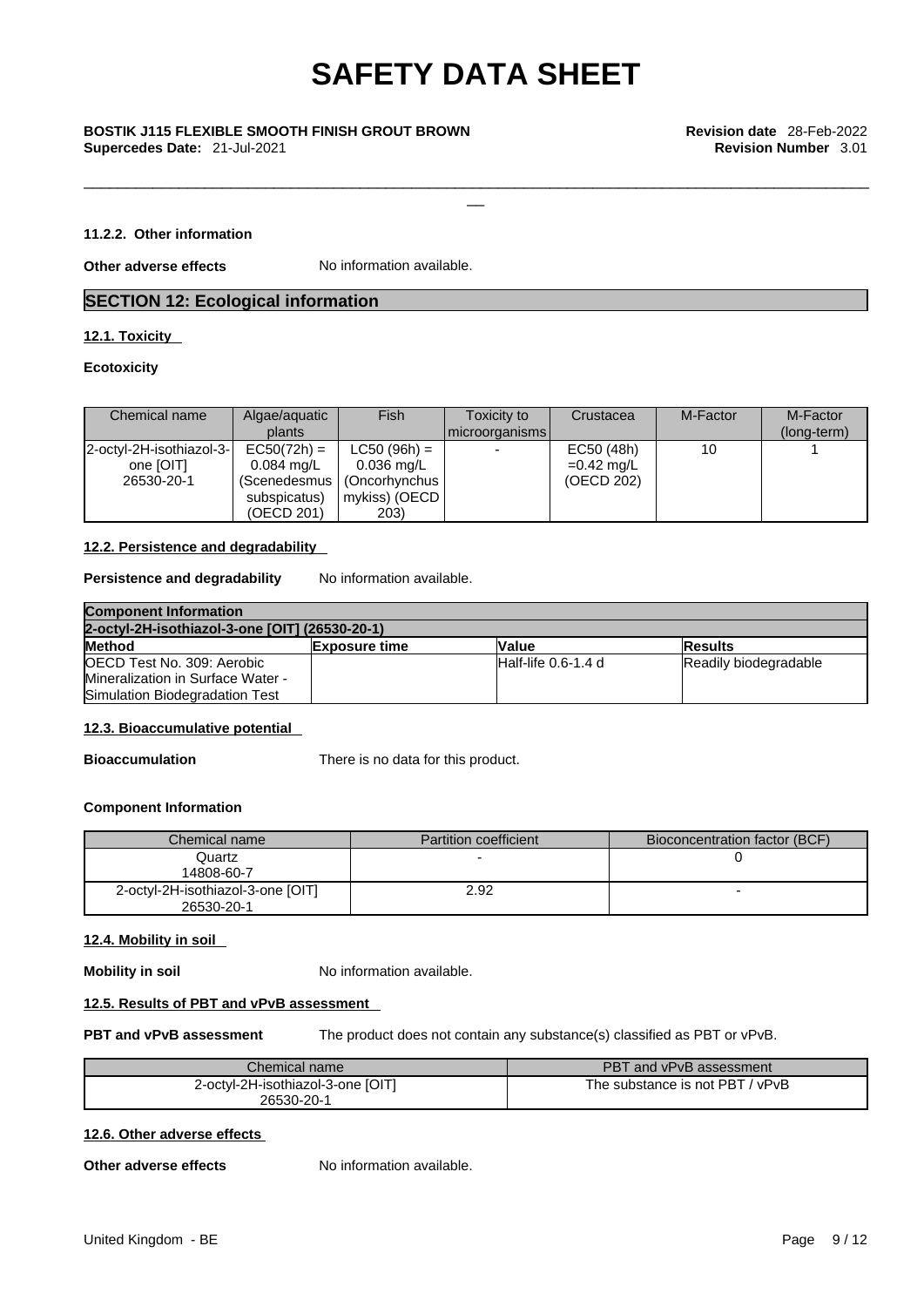\_\_\_\_\_\_\_\_\_\_\_\_\_\_\_\_\_\_\_\_\_\_\_\_\_\_\_\_\_\_\_\_\_\_\_\_\_\_\_\_\_\_\_\_\_\_\_\_\_\_\_\_\_\_\_\_\_\_\_\_\_\_\_\_\_\_\_\_\_\_\_\_\_\_\_\_\_\_\_\_\_\_\_\_\_\_\_\_\_\_\_

\_\_ **BOSTIK J115 FLEXIBLE SMOOTH FINISH GROUT BROWN Revision date** 28-Feb-2022 **Supercedes Date:** 21-Jul-2021 **Revision Number** 3.01

#### **SECTION 13: Disposal considerations 13.1. Waste treatment methods Waste from residues/unused products**  Dispose of contents/container in accordance with local, regional, national, and international regulations as applicable. Dispose of waste in accordance with environmental legislation. **Contaminated packaging** Do not reuse empty containers. Handle contaminated packages in the same way as the product itself. **European Waste Catalogue** 17 09 04 mixed construction and demolition wastes other than those mentioned in 17 09 01, 17 09 02 and 17 09 03 10 13 06 particulates and dust (except 10 13 12 and 10 13 13) Cured product can be treated as construction waste. In the management of larger quantities consult with local authorities and local waste disposal company 10 13 14 waste concrete and concrete sludge **Other information** Waste codes should be assigned by the user based on the application for which the product was used.

#### **SECTION 14: Transport information**

**Land transport (ADR/RID)**

| 14.1 UN number or ID number<br>14.2 Proper Shipping Name<br>14.3 Transport hazard class(es) | Not regulated<br>Not regulated<br>Not regulated                         |                |
|---------------------------------------------------------------------------------------------|-------------------------------------------------------------------------|----------------|
| 14.4 Packing group                                                                          | Not regulated                                                           |                |
| 14.5 Environmental hazards                                                                  | Not applicable                                                          |                |
| <b>14.6 Special Provisions</b>                                                              | None                                                                    |                |
| <b>IMDG</b><br>14.1 UN number or ID number                                                  | Not regulated                                                           |                |
| 14.2 Proper Shipping Name                                                                   | Not regulated                                                           |                |
| 14.3 Transport hazard class(es)                                                             | Not regulated                                                           |                |
| 14.4 Packing group                                                                          | Not regulated                                                           |                |
| 14.5 Marine pollutant                                                                       | NP.                                                                     |                |
| <b>14.6 Special Provisions</b>                                                              | None                                                                    |                |
|                                                                                             | 14.7 Transport in bulk according to Annex II of MARPOL and the IBC Code | Not applicable |
|                                                                                             |                                                                         |                |

| Air transport (ICAO-TI / IATA-DGR) |                |  |  |
|------------------------------------|----------------|--|--|
| 14.1 UN number or ID number        | Not regulated  |  |  |
| 14.2 Proper Shipping Name          | Not regulated  |  |  |
| 14.3 Transport hazard class(es)    | Not regulated  |  |  |
| 14.4 Packing group                 | Not regulated  |  |  |
| 14.5 Environmental hazards         | Not applicable |  |  |
| <b>14.6 Special Provisions</b>     | None           |  |  |

## **Section 15: REGULATORY INFORMATION**

#### **15.1. Safety, health and environmental regulations/legislation specific for the substance or mixture**

#### **European Union**

Take note of Directive 98/24/EC on the protection of the health and safety of workers from the risks related to chemical agents at work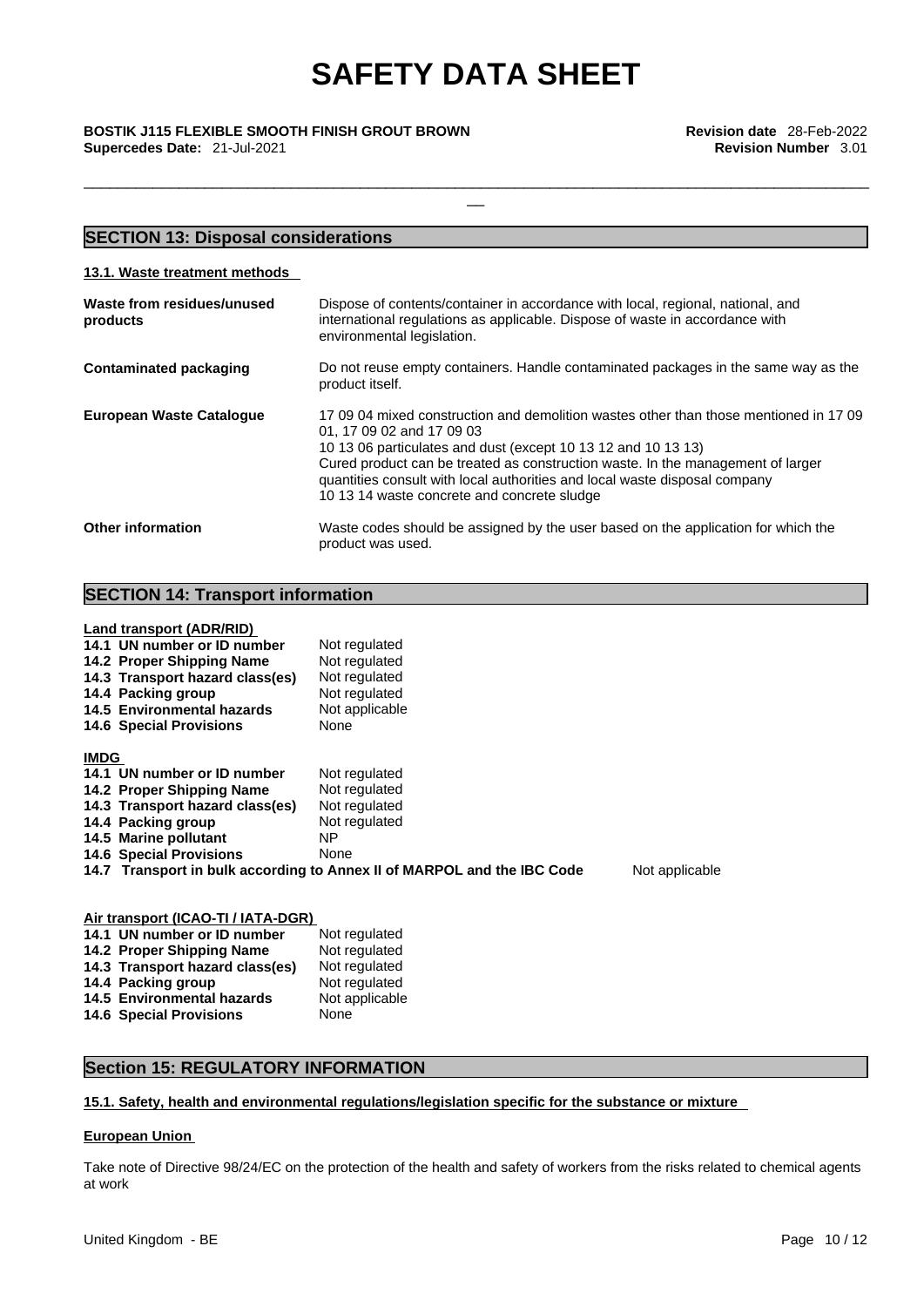# \_\_ **BOSTIK J115 FLEXIBLE SMOOTH FINISH GROUT BROWN Revision date** 28-Feb-2022

Check whether measures in accordance with Directive 94/33/EC for the protection of young people at work must be taken.

\_\_\_\_\_\_\_\_\_\_\_\_\_\_\_\_\_\_\_\_\_\_\_\_\_\_\_\_\_\_\_\_\_\_\_\_\_\_\_\_\_\_\_\_\_\_\_\_\_\_\_\_\_\_\_\_\_\_\_\_\_\_\_\_\_\_\_\_\_\_\_\_\_\_\_\_\_\_\_\_\_\_\_\_\_\_\_\_\_\_\_

Take note of Directive 92/85/EC on the protection of pregnant and breastfeeding women at work

#### **Registration, Evaluation, Authorization, and Restriction of Chemicals (REACh) Regulation (EC 1907/2006)**

#### **SVHC: Substances of Very High Concern for Authorisation:**

This product does not contain candidate substances of very high concern at a concentration >=0.1% (Regulation (EC) No. 1907/2006 (REACH), Article 59)

#### **EU-REACH (1907/2006) - Annex XVII - Substances subject to Restriction**

This product contains one or more substance(s) subject to restriction (Regulation (EC) No. 1907/2006 (REACH), Annex XVII).

| Chemical name          | CAS No     | Restricted substance per REACH<br>Annex XVII |
|------------------------|------------|----------------------------------------------|
| <b>Portland Cement</b> | 65997-15-1 |                                              |

**47** where product supplied with reducing agent the packaging must be marked with the storage conditions and storage period appropriate to maintaining the activity of the reducing agent to keep the content of soluble chromium VI below 2mg/Kg.

#### **Substance subject to authorisation per REACH Annex XIV**

This product does not contain substances subject to authorisation (Regulation (EC) No. 1907/2006 (REACH), Annex XIV)

**Ozone-depleting substances (ODS) regulation (EC) 1005/2009** Not applicable

## **Persistent Organic Pollutants**

Not applicable

#### **National regulations**

#### **15.2. Chemical safety assessment**

Chemical Safety Assessments have been carried out by the Reach registrants for substances registered at >10 tpa. No Chemical Safety Assessment has been carried out for this mixture

#### **SECTION 16: Other information**

#### **Key or legend to abbreviations and acronyms used in the safety data sheet**

#### **Full text of H-Statements referred to under section 3**

- H301 Toxic if swallowed
- H311 Toxic in contact with skin
- H314 Causes severe skin burns and eye damage
- H315 Causes skin irritation
- H317 May cause an allergic skin reaction
- H318 Causes serious eye damage
- H331 Toxic if inhaled
- H335 May cause respiratory irritation
- H400 Very toxic to aquatic life
- H410 Very toxic to aquatic life with long lasting effects

#### **Legend**